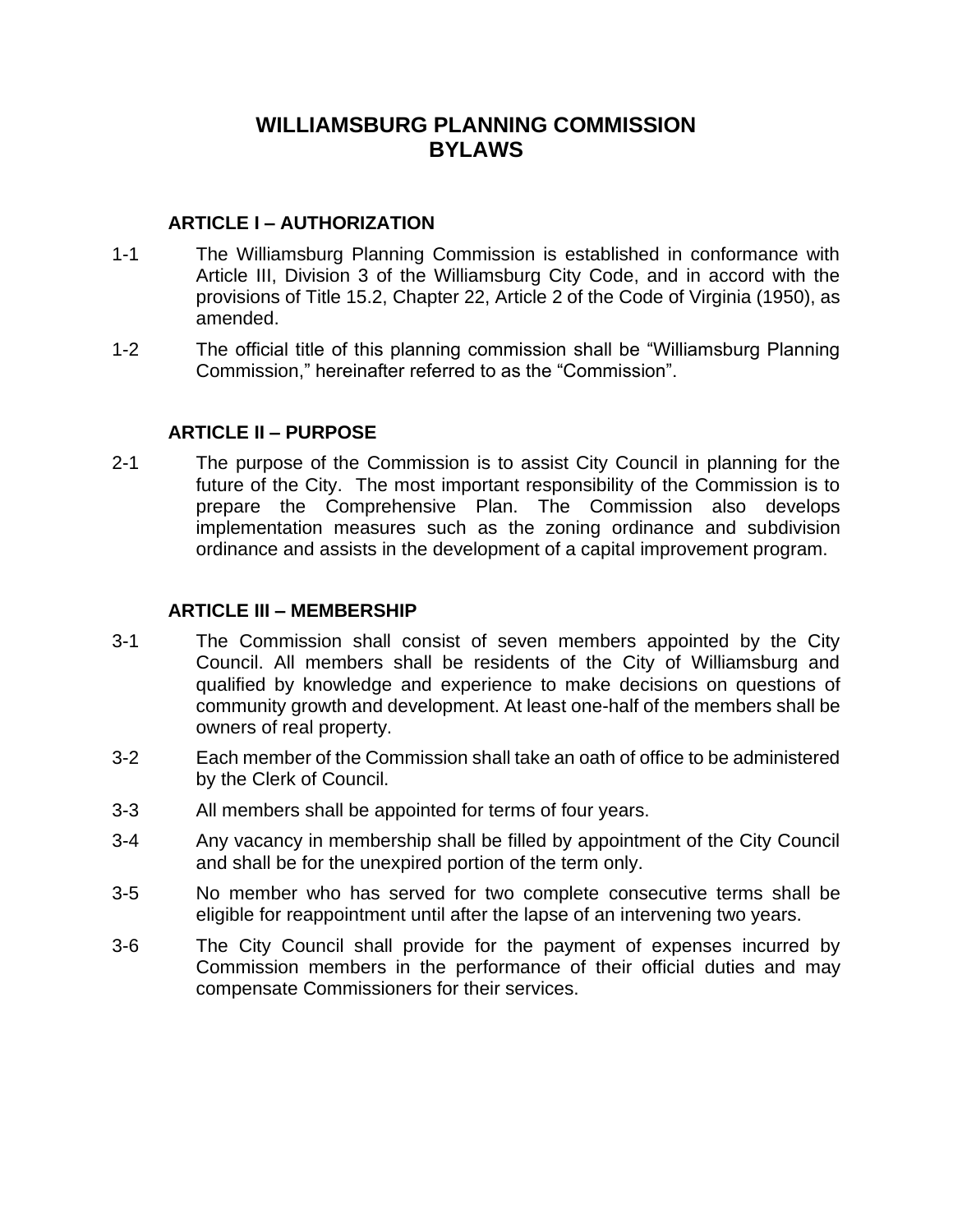# **ARTICLE IV – SELECTION OF OFFICERS**

- 4-1 Officers of the Commission shall consist of a chair, first vice-chair, and second vice-chair. The chair, vice-chair, and second vice-chair shall be elected by the membership.
- 4-2 Nomination of officers shall be made from the floor at the regular January meeting each year. Election of officers shall follow immediately. A candidate receiving a majority vote of the entire membership shall be declared elected.
- 4-3 The term of office shall be for one year.
- 4-4 An office on the Commission becomes vacant when the commissioner holding the office resigns, is removed by Council, moves from the City, or when his or her term expires. A replacement shall be selected at the next regular Planning Commission meeting.

# **ARTICLE V-DUTIES OF OFFICERS AND STAFF**

- 5-1 The *chair* shall be a member of the Commission and shall:
- 5-1-1 Preside at all meetings.
- 5-1-2 Appoint all committees.
- 5-1-3 Rule on all procedural questions (subject to a reversal by a two-thirds vote by the members present).
- 5-1-4 Be informed immediately of any official communication and report same at the next regular Commission meeting.
- 5-1-5 Sign the minutes once approved by the Commission.
- 5-1-6 Carry out other duties as assigned by the Commission.
- 5-1-7 Act as liaison between City Council and the Commission.
- 5-2 The *first vice-chair* shall be a member of the Commission and shall:
- 5-2-1 Act in the absence or inability of the chair to act, with full powers of the chair.
- 5-3 The *second vice-chair* shall be a member of the Commission and shall:
- 5-3-1 Act in the absence or inability of the chair and first vice-chair to act, with full powers of the chair.
- 5-4 The Planning Department staff shall:
- 5-4-1 Record attendance at all meetings.
- 5-4-2 Record the minutes of the Commission meetings.
- 5-4-3 Notify all members of all meetings.
- 5-4-4 Maintain a file of all official Commission records and reports.
- 5-4-5 Certify all official documents involving the authority of the Commission.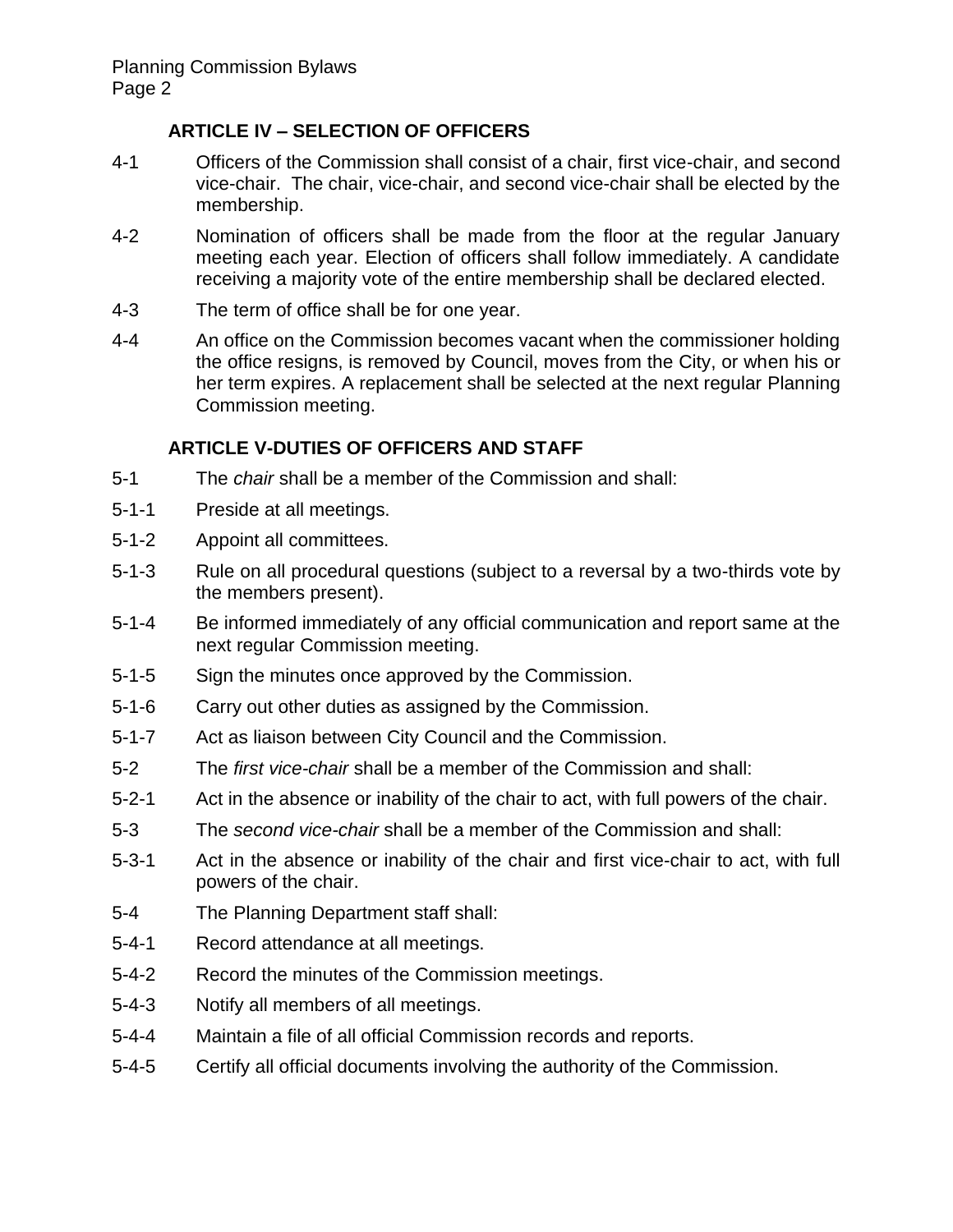#### Planning Commission Bylaws Page 3

- 5-4-6 Give notice and be responsible for publishing public notices of all Commission public hearings and public meetings.
- 5-4-7 Attend to the correspondence necessary for the execution of the duties and functions of the Commission.

#### **ARTICLE VI – COMMITTEES**

- 6-1 The following committees, and representatives on boards and committees, shall be appointed by the chair (unless otherwise noted):
- 6-1-1 **Site Plan Review Committee**. This committee shall consist of three or four members of the Commission. It shall review site plans and subdivision applications, receive staff comments on them, and make recommendations to the Commission.
- 6-1-2 **Architectural Review Board**. One member of the Commission shall serve on the Architectural Review Board.
- 6-1-3 **Economic Development Authority.** One member of the Commission shall serve as a liaison to the Economic Development Authority for the purpose of facilitating communication between the Economic Development Authority and the Planning Commission.
- 6-1-4 Special committees may be appointed by the chair for purposes and terms approved by the Commission.
- 6-2 The chair shall be an ex-officio member of every committee.

#### **ARTICLE VII – MEETINGS**

- 7-1 Regular meetings of the Commission shall be held on the Wednesday after the second Thursday of each month at 3:30 p.m. Special meetings shall be called as needed. When a meeting date falls on a legal holiday, the meeting shall be held on the day following unless otherwise designated by the Commission.
- 7-2 Special meetings may be called by the chair or by two members upon written request to the secretary. The secretary shall mail to all members, at least five days before a special meeting, a written notice giving the time, place, and purpose of the meeting.
- 7-3 Written notice of a special meeting is not required if the time of the special meeting has been fixed at a regular meeting or if all members are present at the special meeting or file a written waiver of notice.
- 7-4 All meetings of the Commission shall be open to the public.
- 7-5 The Commission shall allow for electronic participation in meetings by Commission members as permitted by and in conformity with the requirements found in Section 2-34 of the Williamsburg Code.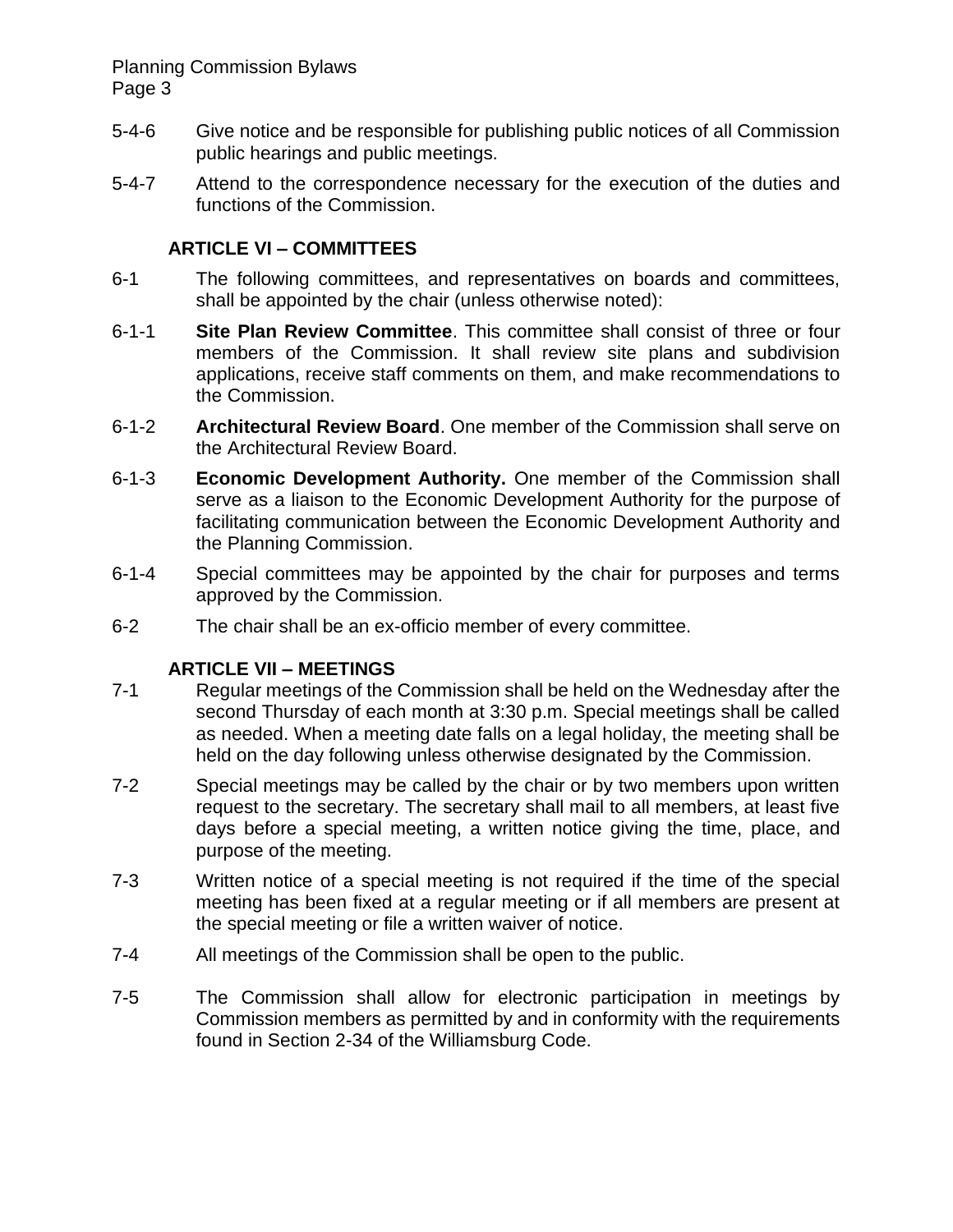# **ARTICLE VIII – QUORUM**

- 8-1 A majority of the members shall constitute a quorum.
- 8-2 No action of the Commission shall be valid unless a quorum is present, and that action is authorized by a majority vote of those present and voting.

# **ARTICLE IX – ORDER OF BUSINESS**

- 9-1 The order of business for a regular meeting shall be:
- 9-1-1 Call of order by the chair
- 9-1-2 Roll call and determination of a quorum
- 9-1-3 Approval of minutes
- 9-1-4 Consent agenda items
- 9-1-5 Public hearings
- 9-1-6 Open forum
- 9-1-7 Site plans and subdivisions
- 9-1-8 Unfinished business
- 9-1-9 New business
- 9-1-9.1 Other
- 9-1-9.2 Adjournment
- 9-2 Parliamentary procedure in Commission meetings shall be governed by *Robert's Rules of Order*.
- 9-3 The Commission shall keep a set of minutes of each meeting, and these minutes shall become a public record.

# **ARTICLE X – CONSENT AGENDA**

- 10-1 Planning Department staff may place on the consent agenda items of a routine nature that generally do not require discussion and debate before the Commission.
- 10-2 An item may be removed from the consent agenda by a vote of the majority of the Commission members present at the meeting.

# **ARTICLE XI – PUBLIC HEARINGS**

- 11-1 In addition to those required by law, the Commission may hold public hearings on any Planning matter which it deems to be in the public interest.
- 11-2 Notice of a public hearing shall be published in accordance with Sec. 15.2-2204 of the Code of Virginia, as amended.